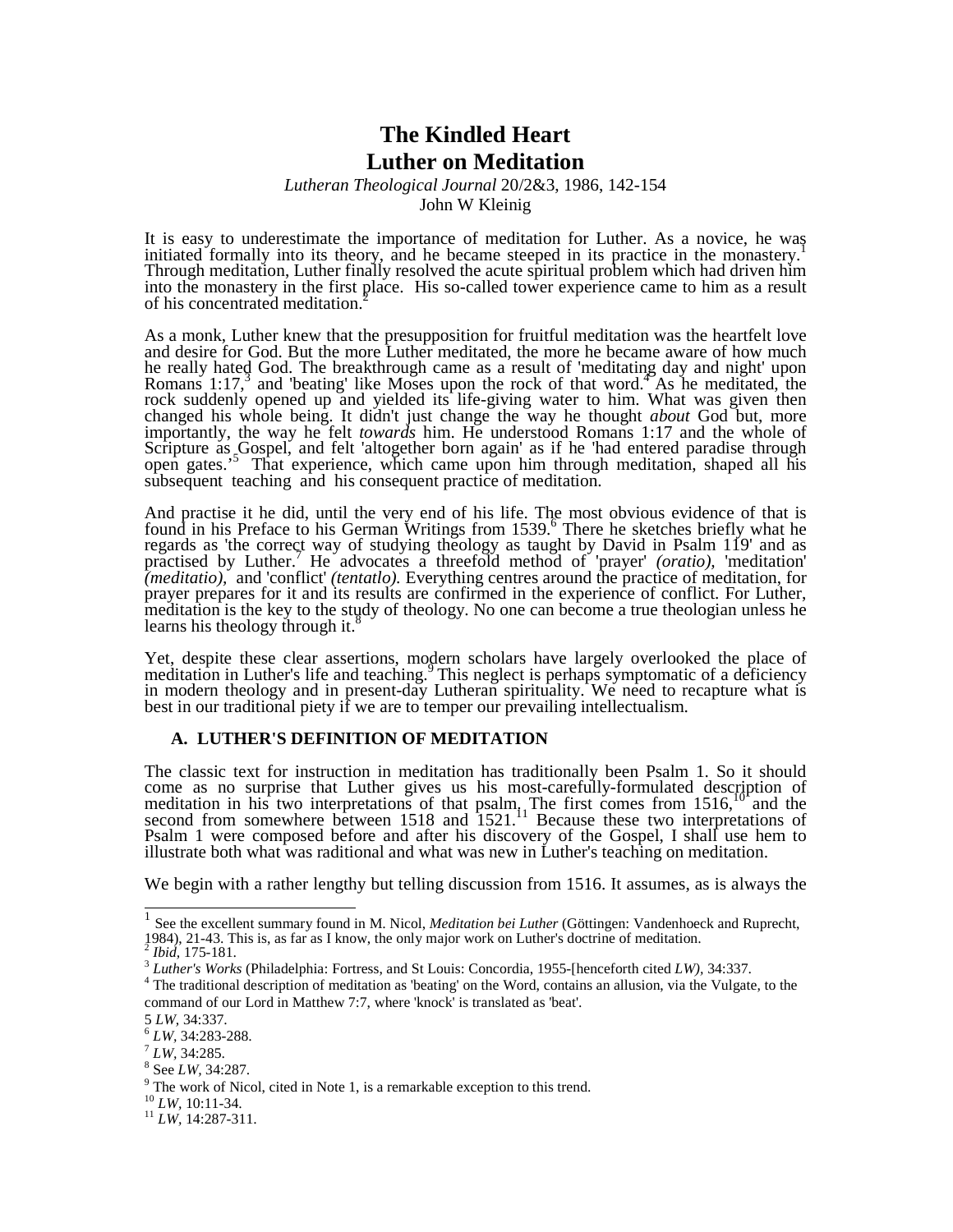- case with Luther, that the Word of God is the proper object of Christian meditation:
	- Meditation is unique to human beings, for even the animals seem to imagine and think. Therefore the ability to meditate belongs to human reason, There is however a difference between meditating and thinking. To meditate means to think persistently, deeply and diligently. Properly speaking, it means to chew over (*ruminare)* something in the heart. So to meditate means to engage as it were in the middle (medio), or to be moved in the very middle *(medio)* and centre. Whoever therefore thinks, investigates, discusses etc. inwardly and diligently, that person meditates. But no-one meditates on the law of the Lord unless his desire *(voluntas)* has first become fixed on it. For what we desire and love we chew over *(ruminamus)* inwardly and diligently. But what we hate or despise we pass over lightly and do not desire *(volumus)* deeply, diligently, or for long. Therefore let desire first be sent into the heart as a met, and meditation will come of its own accord. Hence the ungodly do not meditate on the law of the Lord, since like false plants they do not take root in it. Instead they meditate on other things like money, honour, and sex, things in which their desire *(voIuntas)* is rooted, things they desire *(volumus)* and love.<sup>12</sup>

A number of significant points comes out in this discussion. First, Luther accepts the traditional view that, since meditation is a rational activity, it is unique to human beings. It is, however, to be distinguished from the normal processes of thinking which are marked by a movement from one thing to another until some conclusion is reached. Meditation arrests the normal course of thought so that the mind focuses on one thing only. It is a kind of concentration which pays persistent attention to one matter in order to penetrate to the very heart of it.

Now, this rather traditional, intellectual understanding of meditation underwent a drastic change under the impact of Luther's study of Hebrew and his discovery of the Gospel.<sup>13</sup> From 1518, he defines meditation as a 'continual chattering and conversation with the mouth'.<sup>14</sup> When a person meditates, he says or sings the same words to himself over and over again. In fact, it is best to meditate out aloud, if possible, for the spoken word needs to go through the ears to penetrate the heart.<sup>15</sup> Meditation involves a kind of extroversion. The written word, spoken out aloud, needs to occupy our full physical and mental attention. He says:

You should not only meditate inwardly in your heart but also outwardly by repeating the words out aloud and by rubbing *(reiben)* at the written word [like a sweet-smelling herb], by reading and rereading<sub>6</sub>it, carefully, attentively and reflectively, to gather what the Holy Spirit means by them.

After paying full attention to the words, the reader may then go on a merry hunt as he compares them with other passages of the Scriptures which throw more light upon them.<sup>1</sup>

In line with this new appreciation of meditation as a verbal activity comes a change in Luther's anthropology. Reason is now no longer the unique human faculty which distinguishes man from the animals and makes him like God. Intead, Luther now maintains that, just as birds are meant to chatter and chirp, so human beings are made for speech *(sermoninatlo).* That is the proper office *(officium)* and exercise *(exercitium)* of human beings. Since people were made to speak God's Word, they come into their own when they do so.<sup>18</sup> They realize their humanity by meditating on God's Word. There is therefore a shift in Luther's understanding of meditation from thinking and reflecting on God's Word, to

 $\overline{a}$ 

 $12$  This is my own translation, which differs at several significant places from *LW*, 10:17, and depends upon Nicol's fine analysis, *op.cit.* 45-47.

<sup>13</sup> See S. Raeder, *Grammatica Theologica* (Tübingen: Mohr, 1977), 262-268, for the influence of Hebrew on Luther's concept of meditation.

LW, 14:315; cf.14:199, 296.

<sup>&</sup>lt;sup>15</sup> See *LW*, 14:297-298.

<sup>&</sup>lt;sup>16</sup> Instead of quoting from *LW*, 34:286,1 have given a more literal translation to retain the traditional image of meditation as rubbing at the herb of God's Word to release its sweetness and healing powers.

<sup>&</sup>lt;sup>17</sup> See Luther's remarks in *LW*, 14:296: 'This meditation consists first in close attention to the words of the Law, and then in drawing together various parts of Scripture. And this is a pleasant hunt, a game rather like the play of stags in the forest, where 'the Lord arouses the stags, and uncovers the forests' (Ps. 29:9). For out of this will proceed a sermon to the people which is well informed in the Law of the Lord.' Luther here gives a new scriptural twist to the traditional image of meditation as a merry chase, in which the lover follows the lead of his beloved from worldly delights to heavenly pastures. It is derived from the Song of Solomon, where the lover is compared to a stag  $(2:17; \& 14)$ . Luther explains, in his commentary on Psalm 29, that the stags are those who are 'quick and adept in their meditations', by which their beloved Lord leads them through the hills and forests of the Scriptures to show them 'the woodland pastures' for them to graze upon *(LW,* 10:136).

<sup>18</sup> See *LW,* 14:296; cf. *LW,* 35:254.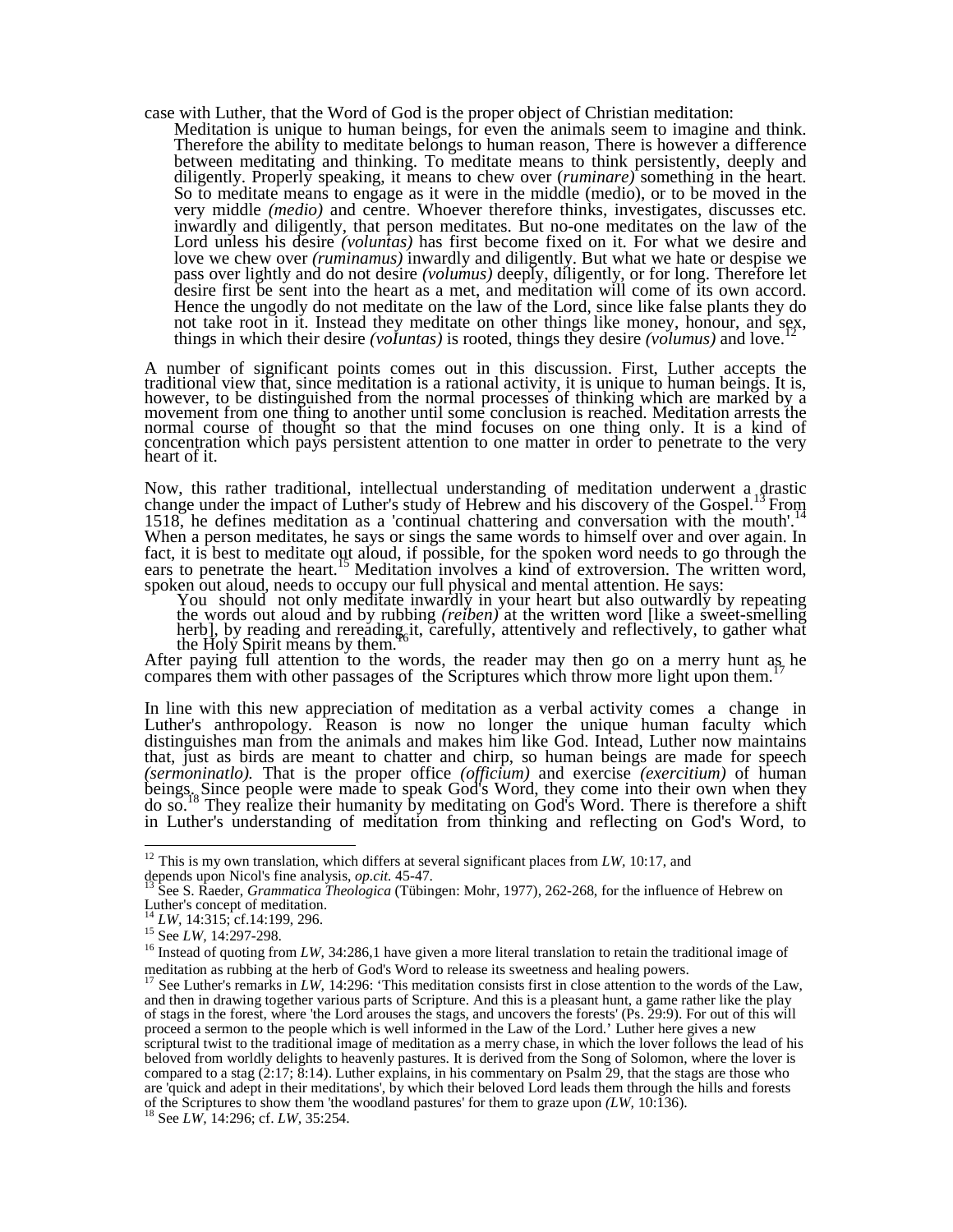speaking and listening to it.

Secondly, Luther fastens on the traditional notion that a person who meditates is like a cow chewing its cud.<sup>19</sup>The cud was the material which was first memorized and then recalled again and again. It was thus savoured and absorbed so that it could be assimilated and give nourishment to the person. This metaphor was traditionally employed to describe the affective rather than the cognitive side of meditation. This is how Luther speaks about it in his commentary on Deuteronomy 14:1:

To chew the cud, however, is to receive the word affectively (*cum affectu verbum suscipere*) and meditate with supreme diligence so that (according to the proverb) one does not permit it to go in one ear and out of the other, but holds it firmly in the heart, swallows it, and absorbs it into the intestines.

Hearing is as much a physical as a mental activity, for words also affect us physically and emotionally. Since most of our hearing and reading is rather superficial and merely intellectual, we aren't touched and moved by God's Word. If the Word of God is to have its desired effect on us we need to assimilate it both physically and mentally.

Thirdly, Luther goes along with the traditional notion of meditation as an activity which comes from a person's heart, and so involves him at the very centre of his being. As Luther shows, this was usually justified by tracing the derivation of meditation from *medium* (i.e., middle) in Latin.<sup>22</sup> Meditation, then, was considered a kind of concentration. In it, a person engaged the centre of something with the very centre of his being so that it could in turn engage him emotionally. Any human activity in meditation is thus intended to put that person in a passive and receptive frame of mind. Take, for example, a piece of music. When we 'meditate' on it, we allow it to occupy us inwardly and move us profoundly. By concentrating on it, we let the music have its proper effect on us. In a sermon on Christ's Nativity, Luther uses a vivid picture to illustrate the nature and effect of receptive concentration on the Gospel. He says:

This lesson is like the sun: in a placid pool it can be seen clearly and warms the water powerfully; but in a rushing current it cannot be seen as well, nor can it warm the water. So if you wish to be illumed and warmed here, to see God's mercy and wondrous deeds, so that your heart is filled with fire and light and becomes reverent and joyous, then go to where you may be still and impress the picture deep into your heart. You will find no end of wondrous deeds.<sup>2</sup>

Meditation, then, is a matter of the heart. In it we do not impose ourselves upon God and his Word,<sup>24</sup> but rather seek to have our hearts moved by the heart of God as it is revealed to us by

 $\overline{a}$ 

<sup>&</sup>lt;sup>19</sup> See the analysis of Nicol, 57-60.

<sup>&</sup>lt;sup>20</sup> *LW*, 9:136.1 have changed the translation slightly to bring it closer to the original Latin. Like his predecessors, Luther, in his early years, held that the soul *(anima)* consisted of two faculties, the understanding *(in tellectus)* of the mind *(mens)* and the emotions *(affectus)* of the heart (*cor*). The main 'affects' of the heart were joy and sorrow, hope and fear, love and hatred (see *LW,* 10:343; 11:253-255). For Luther, the affective aspect of meditation took precedence over the cognitive, since the 'affects' determined the faith and existence of the person. In meditation, the Word of God claimed and rearranged the 'affects' of a person so that they were spaped by God's grace rather than some other real or imagined good.

See *LW*, 11:21. Together with this emphasis on the affective power of God's Word upon the heart comes Luther's belief in its inexhaustibility. Hence in the introduction to a commentary on the tiny Psalm 117, which is meant to serve as an example of how to use the psalms in meditation for the pilgrimage of the heart to heavenly Jerusalem, he asserts: 'I have taken it upon myself to interpret this psalm, so that one may see how clear God's Word is, how simple, and yet how altogether inexhaustible. And even though everything were reasonable, which is not the case, still it is inexhaustible in power and virtue. It renews and refreshes the heart, restoring relieving, comforting, and strengthening us constantly' (*LW,* 14:8; cf. 11:433-435).

<sup>22</sup> This derivation is not accepted by modern scholars who, according to Nicol, 46, take *meditor* as the iterative of *medeor.*

<sup>&</sup>lt;sup>23</sup> *LW*, 52:9-10. In this famous sermon, Luther employs two ways of meditating on the mystery of Christ's birth: the first, the imaginative way, is for ordinary people (8-14), the second, the reflective way, is for preachers (14- 30).

 $24$  Luther says of the ungodly: 'They are the ones who twist the Scriptures to their own understanding and by their own fixed meditation compel the Scriptures to enter it and agree with it, when it ought to be the other way round'. *LW,* 10:18; cf. 11:431-432.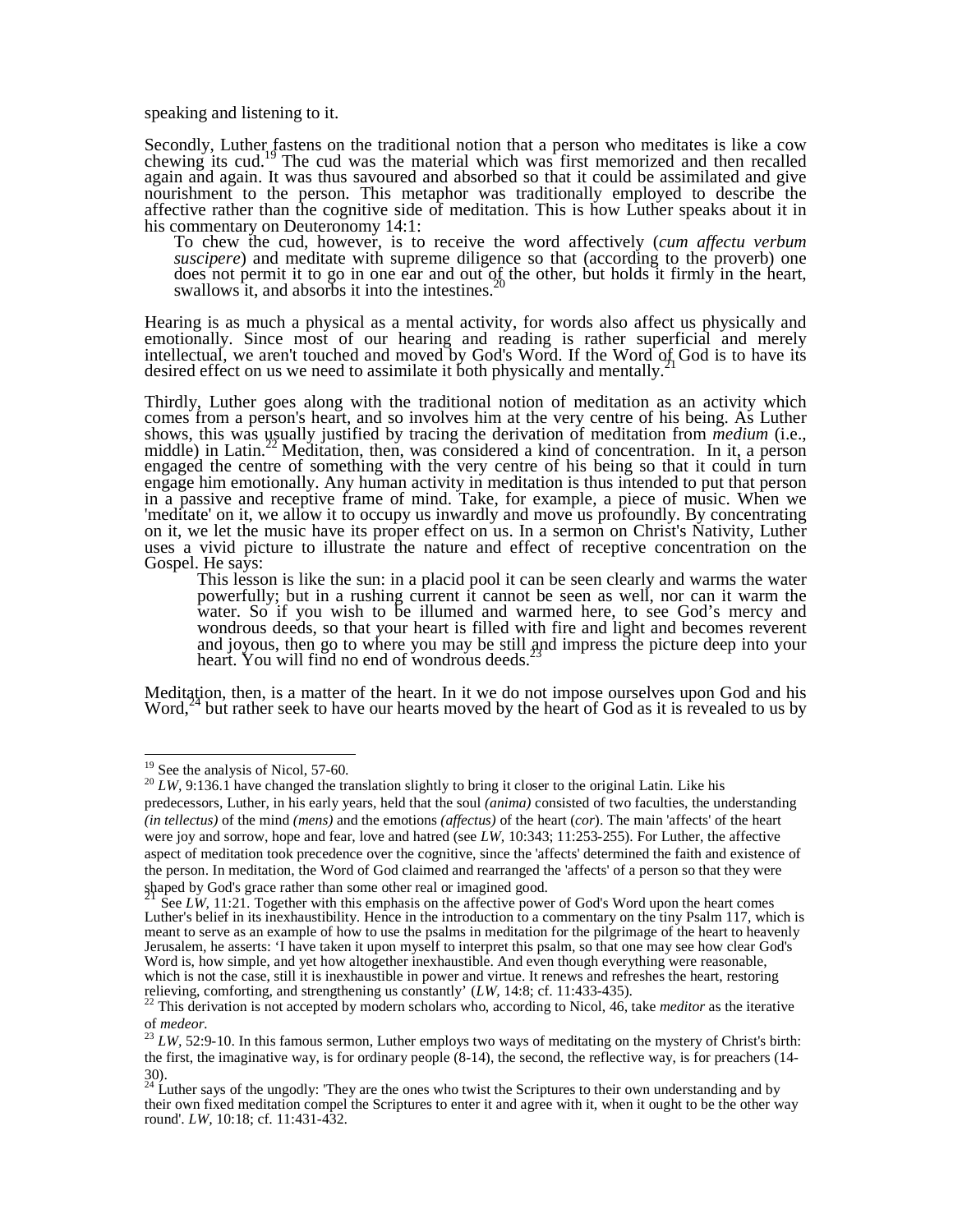Christ in the Gospel.<sup>25</sup>

Fourthly, Luther agreed with the traditional view, derived from Psalm 1:2, that the root of Christian meditation lay in the desire for God's Word. If a person truly, loved and therefore desired God and his Word, meditation would 'come of its own accord',<sup>26</sup> for 'wherever love goes, there the heart and body follow'.<sup>27</sup> Desire makes a person 'one with the Word of God (as love unites the lover with the beloved)'.<sup>28</sup> It is only natural for 'all who love to chatter, sing, think, compose, and frolic freely about what they love and to enjoy hearing about it.' So desire for God's Word is the foundation for meditation.

But from where does that desire come? How does it originate? Do we produce it in ourselves? The answer to that most clearly demarcates evangelical. meditation from medieval, Catholic meditation. Luther had experienced the most acute personal difficulties just at this point in his own practice of meditation. No matter how hard he tried, he could not love God and desire his Law, as he knew he should. But this problem was resolved by the discovery of the Gospel. After 1518, he maintains hat 'this desire comes from faith in God through Jesus Christ'.<sup>30</sup> It is a supernatural gift 'sent down from heaven' and given to those who trust in Christ and pray for it.<sup>31</sup> Since no one ever possesses a wholehearted and unambiguous delight in God's Word, each person needs to pray repeatedly for it. Each should 'think of himself in no other way than as one who does not yet love God's Law and desperately needs this desire for the Law'.<sup>32</sup> As 'the desire for the Law the Lord is not by nature in any man', it must be 'conferred on us from heaven' by our heavenly Father who 'translates us out of Adam into Christ'.<sup>33</sup>The ardent love which comes from the prayer of faith in Jesus, produces the divinely-cultivated and heavenly-nurtured tree of meditation. Faith in Jesus Christ is therefore the key to fruitful meditation, for it produces love of him and desire for his Word.

Lastly, Luther concludes that since humans naturally meditate on what they desire, everybody in fact practises some form of meditation. The ungodly do not meditate on God's Word, but they do meditate on such things as money, status, and sex. They also practise a futile form of 'evil meditation' on Christ and his Word. Because they hate him so much, they keep on thinking and saying evil things about him, for 'just as the lover willingly talks at length about his beloyed, so the hater keeps on talking and babbling the worst things about him whom he hates'.<sup>34</sup> Meditation is thus in itself of no great value spiritually. It derives its benefit from its object.

### **B. LUTHER'S THEOLOGY OF MEDITATION**

The first pillar in Luther's theology of meditation was the medieval doctrine of affective conformity. This doctrine rested upon the principle that 'like recognizes like'. So, for example, a cold fish can't appreciate the ardent language of an emotional person, or, more extremely, my cat can't understand my conversation with my wife. Both Athanasius and Augustine had taught Luther and his contemporaries that the reader of spiritual writings had to possess the same spirit as the writer if he were ever to appreciate them.<sup>35</sup>This was especially the case with the poetic language of the Psalms. Not until we have learnt to adapt and adjust our minds and feeling *(affectus)* so that they are in accord with the sense *(affectus)* 

 $\overline{a}$ <sup>25</sup> Luther expresses this most memorably in connection with his advice on how to meditate on Christ's Passion. He says: 'First of all you must... see his friendly heart and how his love beats with such love for you that it impels him to bear with pain your conscience and your sin. Then your heart will be filled with love for him . . . Now continue and rise beyond Christ's heart to God's heart... Thus you will find the divine and kind paternal heart and . . you will be drawn to the Father through him.' *LW,* 42:13.

 $LK$ , 10:17.

<sup>27</sup> *LW,* 14:297.

<sup>28</sup> *Ibid.*

<sup>&</sup>lt;sup>29</sup> *Ibid.* Note, too, the assertion on the same page: 'Love itself will teach meditation'.

<sup>30</sup> *LW,* 14:295.

<sup>31</sup> *LW,* 14:297; cf. *LW,* 42:11,13.

<sup>32</sup> *LW,* 14:310.

<sup>33</sup> *LW,* 14:300.

<sup>&</sup>lt;sup>34</sup> *LW*, 14:315. Luther here comments on Psalm 2:1, where the same verb which was used in Psalm 1:2 is used to describe the futile mutterings of the people. The RSV translates: 'The peoples *plot* in vain.'

<sup>35</sup> See *LW,* 11:414; 14:310.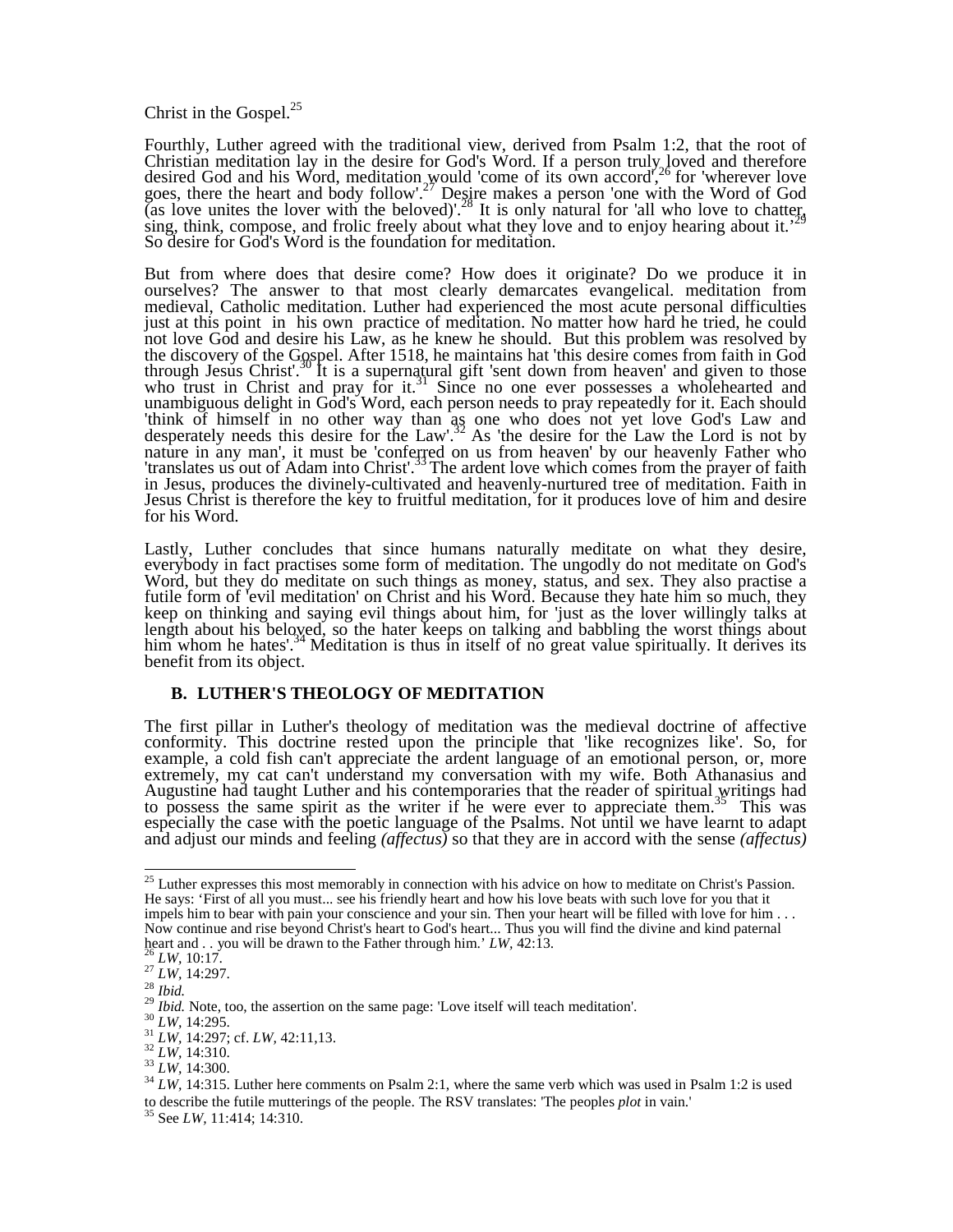of the Holy Scriptures, will the Scriptures begin to live and breathe in our hearts, too.<sup>36</sup> This doctrine had a profound effect on the various schools of meditation in the Middle Ages. Despite their many differences, these schools all agreed that a person had to adjust and attune himself to God in some way whether it be mentally, emotionally, or practically - before God would grant some experience of his grace in infused contemplation. Thus, meditation was thought of as a human work which creates the proper predisposition for the reception of divine grace.

Luther agrees with the schools on the basic principle of affective conformity, but he disagrees on its application. On the basis of Psalm 18:25-26, he enunciates the dictum: 'As you are, so God is to you'.<sup>37</sup> Hence, God's relationship with us 'changes in accordance with the change in our feeling *(affectus)* toward him'.<sup>38</sup> The state of our conscience determines whether God comes across to us harshly or graciously. Our subjective state determines whether we receive the tasteless shell or the sweet kernel of the Scriptures.<sup>39</sup> Yet, we do not by ourselves rectify this incompatibility between ourselves and God; Luther maintains that God does it for us through the power of his Word:

And note that the strength of Scripture is this, that it is not changed into him who studies it, but that it transforms its lover into itself and its strengths  $\ldots$  It is light, and therefore they are enlightened: it is truth, and therefore they are disciplined.<sup>40</sup>

By his Word Christ assimilates us to himself. We don't attune ourselves to it; it attunes us to itself by creating faith in us.

This appreciation of God's Word as a means of grace governs Luther's mature understanding of meditation as  $\alpha$  sacramental activity. It is expressed most memorably in his Christmas sermon for 1519.<sup>41</sup> He begins with the premise that 'the words and stories of the Gospels are sacraments of a kind  $\ldots$  by which God works in believers what the histories signify'.<sup>42</sup>Now, the stories in the Gospels differ from the accounts of Livy in that they reproduce in the reader the virtues which they depict to him, for the Gospel is 'the instrument by which God changes us'.<sup>43</sup>Luther therefore speaks about 'sacramental meditation on the Gospel'. He says:

We meditate properly on the Gospel when  $44$  we do so sacramentally, for through faith the words produce in us what they portray.<sup>44</sup>

Through meditation Christ performs his saving work in us. He gives us his Holy Spirit and changes us into his likeness.<sup>7</sup>

 $\ddot{\phantom{a}}$ 

<sup>38</sup> *LW,* 9:67; cf. *LW,* 25:219.

<sup>39</sup> See *LW,* 10:257.

<sup>44</sup> *WA,* 9:442:23-25.

<sup>36</sup> See *LW,* 14:310.

<sup>37</sup> *LW,* 14:287. See G. Metzger, *Gelebter Glaube* (Göttingen: Vandenhoeck and Ruprecht, 1964) for a monograph on the affective aspects of faith in Luther. Luther applies the principle of affective conformity to the process of meditation *(LW* 11:37). He says: 'No one can worthily speak or hear any scripture, unless he is touched in conformity with it, so that he feels inwardly what he hears and says outwardly and says, 'Ah, this is true!' The original Latin makes it quite clear that his feelings *(affectus)* are to be conformed to the words of Scripture.

<sup>40</sup> *LW,* 10:333; cf. 11:437,438. Just as memorable is the following passage from *The Freedom of the Christian (LW,* 31:349): 'Since these promises of God are... so full of goodness, the soul which clings to them with a firm faith will be so closely united with them and altogether absorbed by them that it not only will share in all their power but will be saturated and intoxicated by them. If a touch of Christ healed, how much more will this most tender spiritual touch, this absorbing of the Word, communicate to the soul all things that belong to the Word... Just as the heated iron glows like fire because of the union of fire with it, so the Word imparts its qualities to the soul.'

<sup>41</sup> *D. Martin Luthers Werke. Kritische Gesamtausgabe* (Weimar: Hermann Böhlaus Nachfolger, 1912-1921) [henceforth cited WA] 9:439:13-442:33.

<sup>42</sup> *WA,* 9:440:3-5.

<sup>43</sup> *WA,* 9:440:16.

<sup>&</sup>lt;sup>45</sup> In his discussion on the correct way to meditate on Christ's passion, Luther emphasizes that in meditation it becomes 'a sacrament which is active in us, while we are passive' (*LW* 42:13). Here is how he describes its effect: 'This meditation changes man's being and, almost like baptism, gives him a new birth. Here the passion of Christ performs its natural and noble work, strangling the Old Adam and banishing all joy, delight, and confidence which man could derive from other creatures, even as Christ was forsaken by all, even God.' *LW*  42:11.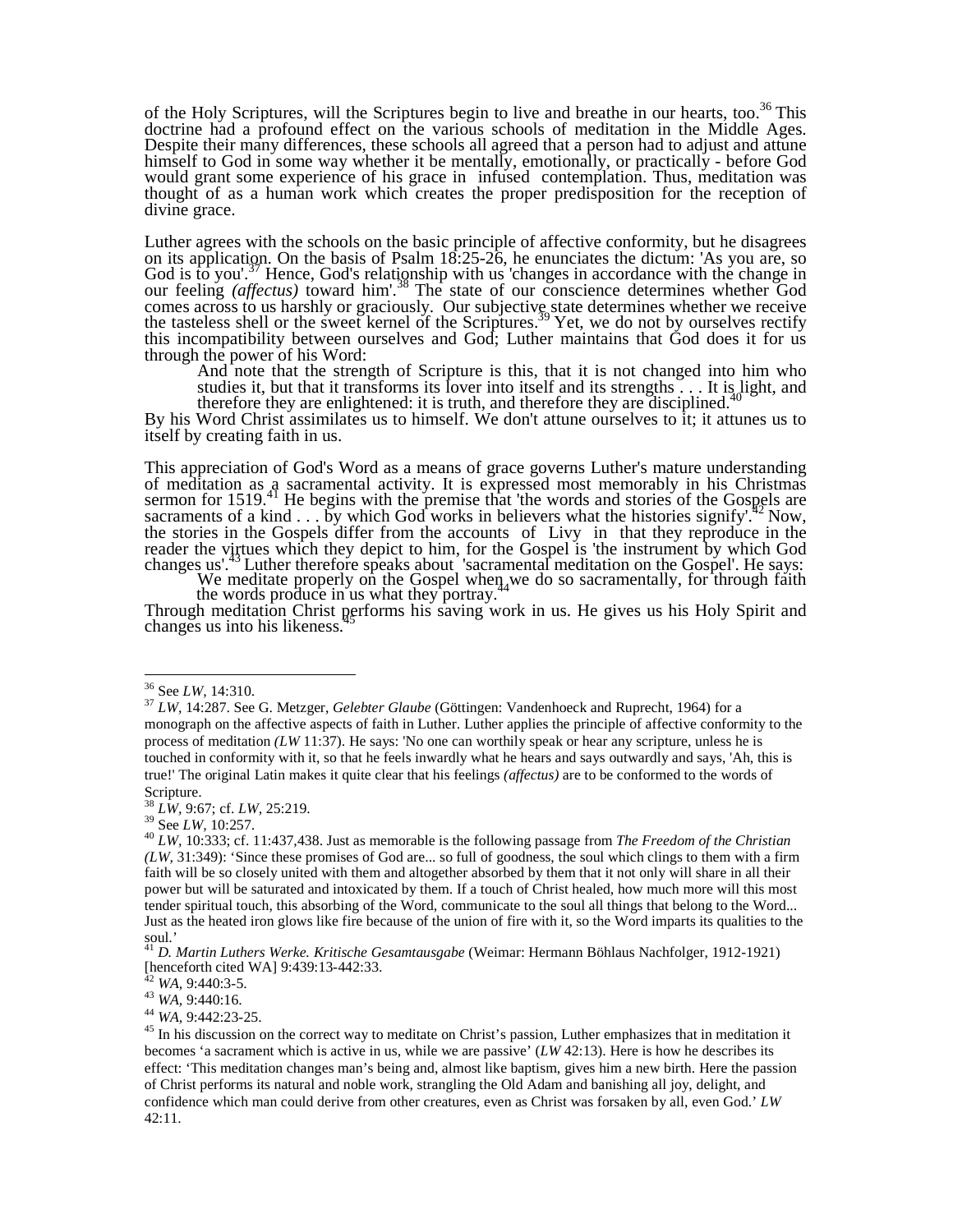No treatment of Luther's theology of meditation would be at all complete without a final reference to its connection with the experience of spiritual conflict *(Anfechtung)*, which is featured so prominently in his famous preface to his German works.<sup>46</sup> There he sums up his own pattern of meditation with three Latin words: *oratio, meditatio,* and *tentatio.* His formulation appears to stand in deliberate contrast to the traditional medieval pattern of reading *(Iectio),* reflection *(meditatio),* prayer *(oratio),* and contemplation *(con templatio).* 

Three things are remarkable about Luther's summary.<sup>47</sup> For him prayer comes first, since meditation presupposes faith and receives the gifts of God through faith in his Word. Moreover, he does not distinguish between reading and reflecting on the passage set for meditation, for that tended to separate the Spirit from the letter of the Word.<sup>48</sup> Lastly, temptation, or spiritual conflict, takes the place of contemplation in the traditional scheme. By contemplation, medieval scholars meant the experience of God's presence and grace which came from actual intimacy with Him. This involved the experience of spiritual rapture from this world, and ecstatic union with the heavenly bridegroom. In contrast to this, Luther spoke of the rapture and ecstasy of faith which took a person out of himself and into Christ.

Although Luther, too, believes that by meditation we come to experience God personally through Jesus Christ, he makes it quite clear that we do so paradoxically via his Word in the situation of temptation. He has this to say about temptation:

This is the touchstone which teaches you not only to know and understand, but also to experience how right, how true, how sweet, how lovely, how mighty, how comforting God's word is, wisdom above all wisdom.<sup>49</sup>

As soon as a person meditates and is occupied with God's Word; as soon as God's Word begins to take root in and grow in him, the devil harries him with much conflict, bitter contradiction, and blatant opposition. But these assaults *(Anfechtungen)* prove to be spiritually counterproductive, for by driving him to the end of his tether, they teach him 'to seek and love God's Word' as the source of all his strength and being.<sup>50</sup>In such a situation of temptation, he experiences for himself the power and the truth of God's Word. Temptation turns the student of God's Word into a real theologian, because it exercises and reinforces his faith in Christ. He experiences the power of God's Word in his own weakness. Paradoxically, he sees the presence of God and his grace most fully displayed under its apparent negation in adversity and trouble. Because he bears the word of Christ in himself, he must also bear the cross for it. But, as he bears his own cross, he gets to know himself and Christ whose glory was revealed by his death on the cross. Meditation, then, ultimately elucidates temptation and is itself elucidated by it.

#### **C. THE FRUITS OF MEDITATION**

The point of meditation for Luther is, quite simply, to let the Holy Spirit preach' the Word of God inwardly to the conscience of the believer. Now this preaching goes far beyond the intellectual exercise of working out the meaning and application of a portion of Scripture. It is the activity of the Holy Spirit who affects the person physically, mentally, and emotionally through the Word.

The clearest account of this process is given in the pamphlet, *A Simple Way to Pray*.<sup>51</sup> Here Luther responds to the request of a layman, and outlines his own method of meditation. He

 $\overline{a}$ <sup>46</sup> *LW,* 34:283-288.

 $47 \text{ See the discussion of this in Nicol, } 97-101.$ 

<sup>&</sup>lt;sup>48</sup> See his argument in *LW*, 11:433-434, where he outlines the oscillation between the external letter and inner spirit in connection with the understanding of Scripture in meditation. The first step is the gift of spiritual understanding, which opens up the letter. The letter in turn increases the spiritual understanding, which then returns to the letter, and so on ad *infinitum.* The external words of Scripture are therefore never mere springboards for a higher, inner, spirituality which can exist apart from them. The basic movement is always from the spirit to the letter.

<sup>&</sup>lt;sup>49</sup> *LW*: 34:287. Luther sums up his understanding of temptation most succinctly in an exposition of the sixth petition of the Lord's Prayer in *LW,* 42:71-75.

<sup>50</sup> *Ibid.*

<sup>&</sup>lt;sup>51</sup> *LW*, 43:187-211. This very soon became a Lutheran classic which eventually appeared in 22 German editions. See W. Trobisch, *Martin Luther's Quiet Time* (Kehl/Rhein: Trobisch, 1977) for an English analysis of this work.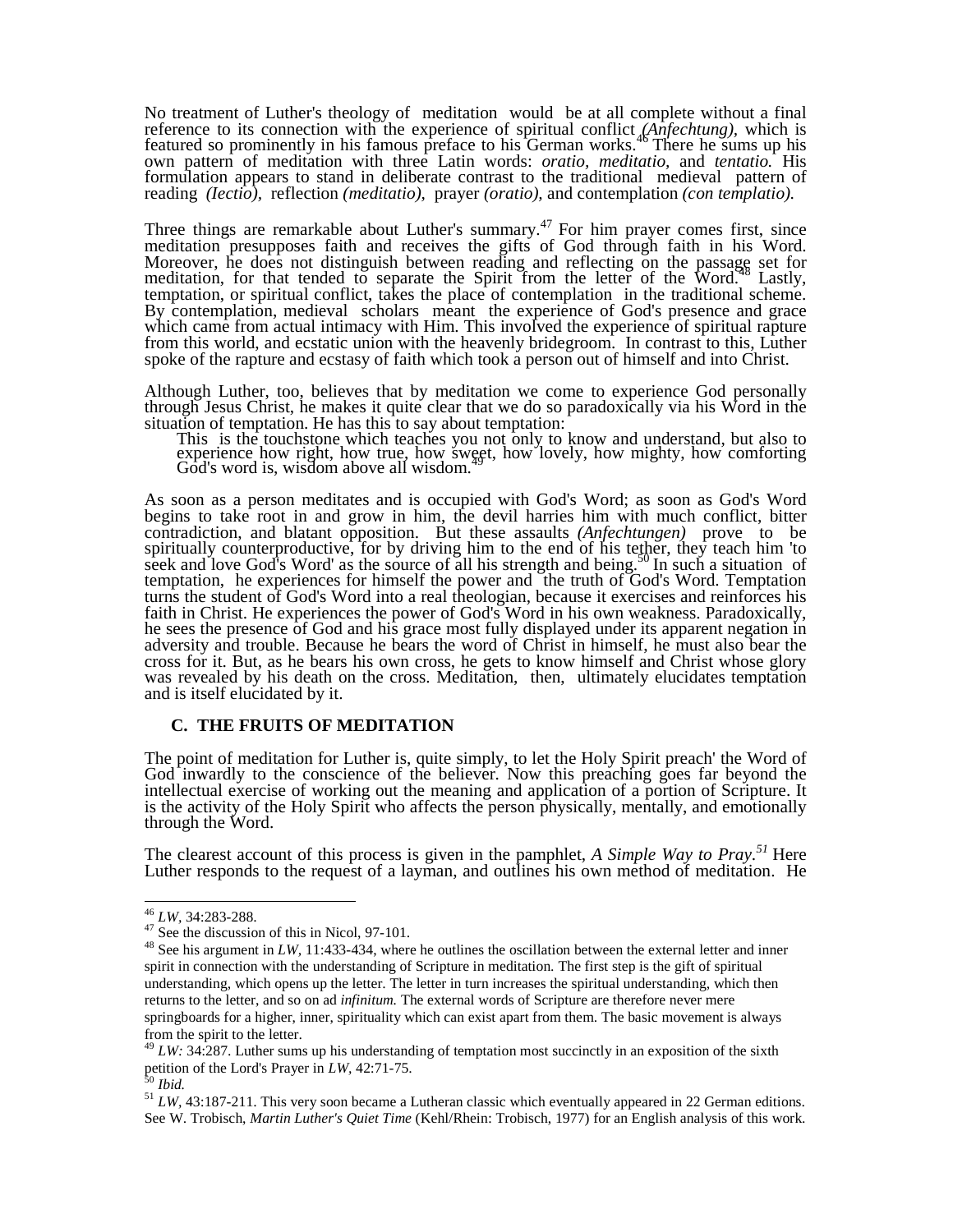mentions how, suddenly in the midst of a person's meditation, 'the Holy Spirit comes and begins to preach' in his heart with 'rich and enlightening thoughts'.<sup>52</sup>When this happens, 'one word of his sermon is far better than a thousand of our prayers'.<sup>33</sup>The best thing to do then is to "be still and listen to him who can do better than we can'.<sup>54</sup>Under the influence of the Holy Spirit, we will experience 'the wondrous things in the law of God' which David mentions in Psalm 119:18. <sup>55</sup> So, then, through meditation the Holy Spirit comes to 'instruct us in our hearts, after they have been brought into harmony with God's Word and cleared of other mental and physical distractions'.<sup>56</sup>Thus the Spirit 'keeps on adding to the light and devotion which he gives us, so that the taste [of God's Word] gets better and better and becomes part of us'.<sup>57</sup> When this happens, the promise of Christ's presence in Matthew 18:20 is realized for us, and we are linked with all the saints through the Holy Spirit. So then, as we meditate on God's Word, the Holy Spirit preaches Christ and gives his gifts to us.

Luther uses two vivid metaphors to describe this experience. The first comes from Psalm 1. The preaching of the Spirit is like a stream of heavenly water which gushes out suddenly into the heart, flooding it and irrigating its barren places. Luther says:

For those who meditate on the Law the very rock of Scripture gushes forth abundant streams and flowing waters of knowledge and wisdom, and grace and sweetness besides... The experienced person knows that one who meditates on the law of the Lord is taught many things in a short time and suddenly, and a deluge of insights rushes in with ~he voice of cataracts' (Ps. 42:7), so that it is truly a flow, where human endeavour finds it difficult to crawl and move haltingly to the same abundance of truth.

By surrendering himself to meditation on God's Word, that person becomes flooded with the flowing water from the Word. He receives spiritual vitality and life.

The second metaphor is far more common. It comes from God's question in Jeremiah 23:29: 'is not my word like fire?' The words of Scripture are meant to be used as 'flint and steel to kindle a flame in the heart<sup>'.59</sup> When the heart feels spiritually lax and lazy, listless and cold, the gift of the Spirit through meditation fires the heart and warms it so that it is filled with ardour and passion, enthusiasm and devotion.<sup>60</sup> Like a pool of water lit up and warmed by the sun, the heart 'is filled with fire and light and becomes reverent and joyous'.<sup>61</sup>

The experience of illumination is by no means the end of meditation. Not for Luther the monastic disparagement of the active life of the layman in favour of the contemplative life of the monk! He held that the person who meditated properly, learnt how to combine both properly.<sup>62</sup> The more a person inwardly contemplated the incarnate Son of God in the Gospel, the more he would outwardly fulfil the duties of his vocation as commanded by God in the Decalogue.<sup>63</sup> The hearing of God's Word and the reception of the Spirit through meditation on it, led first to 'external works' and then to 'the teaching of others'.<sup>64</sup> The person who meditated produced its fruit by a life lived in service of his neighbour.<sup>65</sup>This was followed by the teaching of others, whether as a member of the church or as a pastor.<sup>66</sup> For Luther

<sup>63</sup> See *LW,* 6:262.

<sup>52</sup> *LW,* 43:201. I have added the words: 'comes and', which appear in the original.

<sup>53</sup> *LW,* 43:198.

<sup>54</sup> *LW,* 43:201,202.

<sup>55</sup> *LW,* 43:202. The English translation translates *erfahren* incorrectly as 'behold'.

<sup>56</sup> See *LW,* 43:209.1 have given my own translation ofthe German text which reads: 'Nu das wird und mus der geist geben und weiter leren im hertzen, wenn es also mit Gottes Wort gereimt und geleedigt ist vom frembden geschefften und gedancken.' *WA,* 35:372.

<sup>57</sup> *Luther's Large Catechism,* translated by F. Hebart (Adelaide: Lutheran Publishing House, 1983), 4 [henceforth cited: *LC].*

<sup>58</sup> *LW,* 10:20.

<sup>59</sup> *LW,* 43:209.

<sup>60</sup> See *LW,* 43:194, 209; 52:13.

<sup>61</sup> *LW,* 52:8-9.

<sup>62</sup> See *LW,* 6:260-263. See the discussion of this by C. Link, 'Vita Passiva,' *Evangelische Theologie* 44 (1984), 315-351.

<sup>64</sup> *LW,* 14:297.

<sup>65</sup> *See LW,* 14:300; 11:513.

<sup>66</sup> See *LW,* 14:296, 300-303.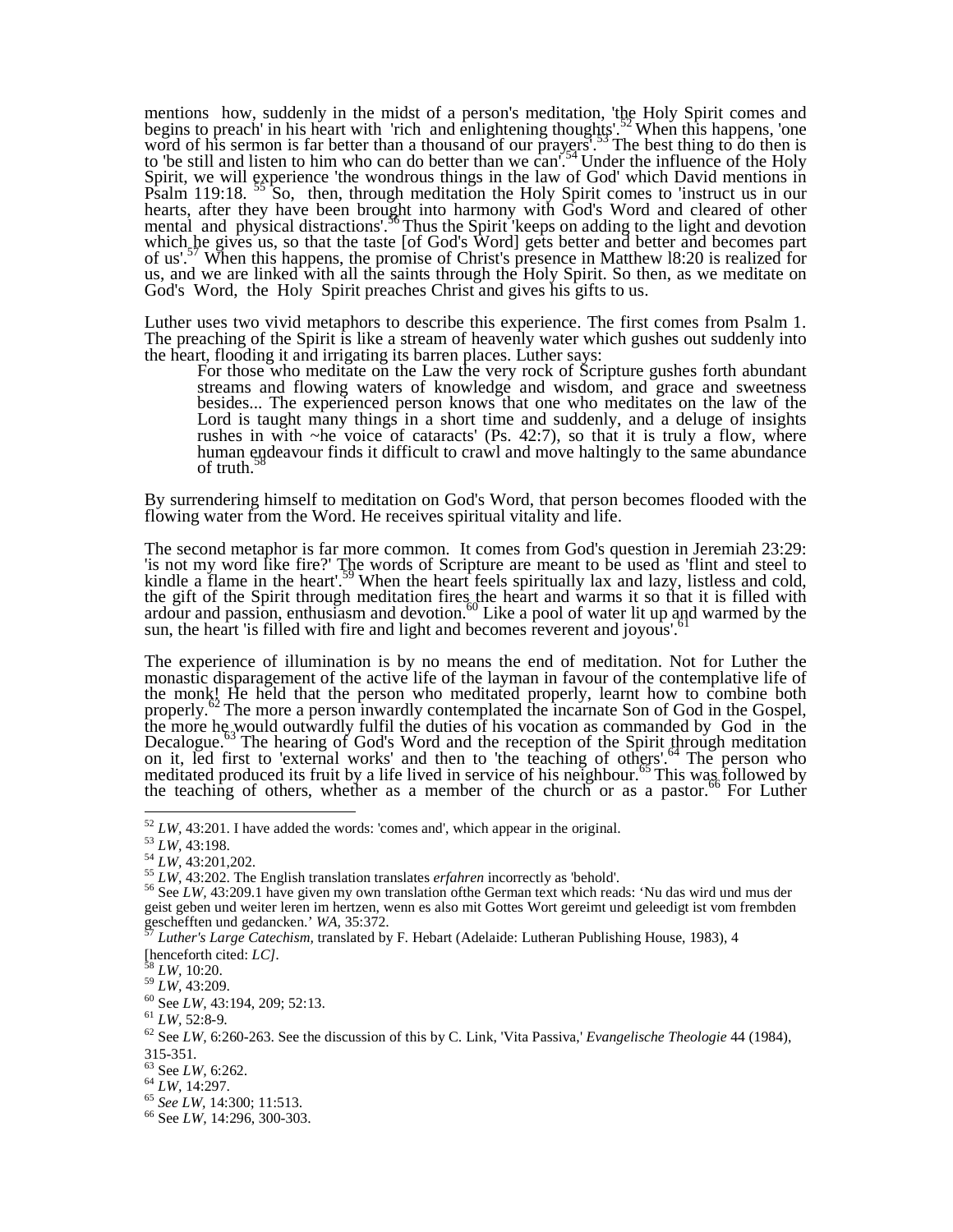himself, his meditation always culminated in his teaching and preaching. It preceded preaching, for, only if 'the Spirit himself instructs the preacher', will he discover for himself that the Kingdom of God is not in talk but in power'.

## **D. THE PRACTICE OF MEDITATION BY LUTHER**

Unlike many of his contemporaries, Luther is not interested in discussing the method of meditation. Generally speaking, he prefers to let people find their own way in it. Yet he does make some practical recommendations, and produces some examples of his own experience and meditation for the benefit of his readers. He gives some excellent advice on how to meditate on the Incarnation,<sup>68</sup> on the stories of the Gospels,<sup>69</sup> on the Passion of Christ,<sup>70</sup> on God's works in the light of human misery,<sup>71</sup> and on the Catechism.<sup>72</sup> By far the most detailed treatment of his own practice is found in the pamphlet written for his barber Peter, entitled; *A Simple Way to Pray.<sup>73</sup>*It is, in fact, a textbook on how to use the Catechism as an aid for meditation.

First of all, Luther emphasizes the need for adequate preparation. He recognizes the importance of set times and fixed places for meditation and prayer. The best times: before going to bed at night, and after getting up in the morning. Nothing should be allowed to interrupt these times, for nothing is as important as meditation and prayer. When Luther intended to meditate, he either retired to his room or else he went to the nearest church, if the congregation was assembled there. As to posture, he recommends either kneeling or standing with folded hands.

Once he has settled down, Luther prepares himself physically and mentally for prayer and meditation by reciting to himself the Ten Commandments, the Creed, some words from Christ or Paul, and something from the Psalter.<sup>75</sup>The length of time spent in this depends on his mood and his commitments. By the recitation of these set pieces, he withdraws himself from his previous preoccupations and present distractions in order to concentrate the attention of his body, mind, and heart on the presence of God. Luther maintains:

Thus if anything is to be done well it requires the full attention of all one's senses and members ... How much mere does prayer call for concentration and singleness of heart if it is to be a good prayer.<sup>76</sup>

In this way the heart comes back to itself,  $\frac{7}{7}$  and is attuned to God's Word.<sup>78</sup>

If he has time, Luther spends some time meditating on each of the Ten Commandments in turn. He makes a kind of rosary out of them with four strands. He describes his practice in this way:

I think of each commandment as, first, instruction . . . and consider what the Lord God

 $\overline{a}$ 

<sup>67</sup> *LW,* 14:302.

<sup>68</sup> *WA,* 9:439:13-442:33; *LW,* 52:7-31.

 $69$  *LW*, 35:121. He gives this advice there: 'When you open the book containing the gospels and read or hear how Christ comes here or there, or how someone is brought to him, you should therein perceive the sermon or the gospel through which he is coming to you, or you are being brought to him. When you see how he works, however, and how he helps everyone to whom he comes or who is brought to him, then rest assured that faith is accomplishing this in you and that he is offering your soul exactly the same sort of help and favour through the gospel. If you pause here and let him do you good, that is, if you believe that he benefits and helps you; then you really have it. Then Christ is yours, presented to you as a gift.'

 $70$  *LW*, 42:7-14.

<sup>71</sup> *LW,* 11:19-37.

<sup>72</sup> See Luther's Preface to the Large Catechism, *op. cit.,* 1-8.

<sup>73</sup> LW, 43:193-211

<sup>74</sup> See *LW,* 43:193-194.

<sup>75</sup> See *LW,* 43:193.

<sup>76</sup> *LW,* 43:199.

 $77$  See *LW*, 43:209. The same phrase occurs at page 194, where the translator inexplicably translates: 'zu sich selbst komen' as 'by such recitation to yourself'.

Cf. *LW*, 43:209 with the original and my translation at note 56 above.